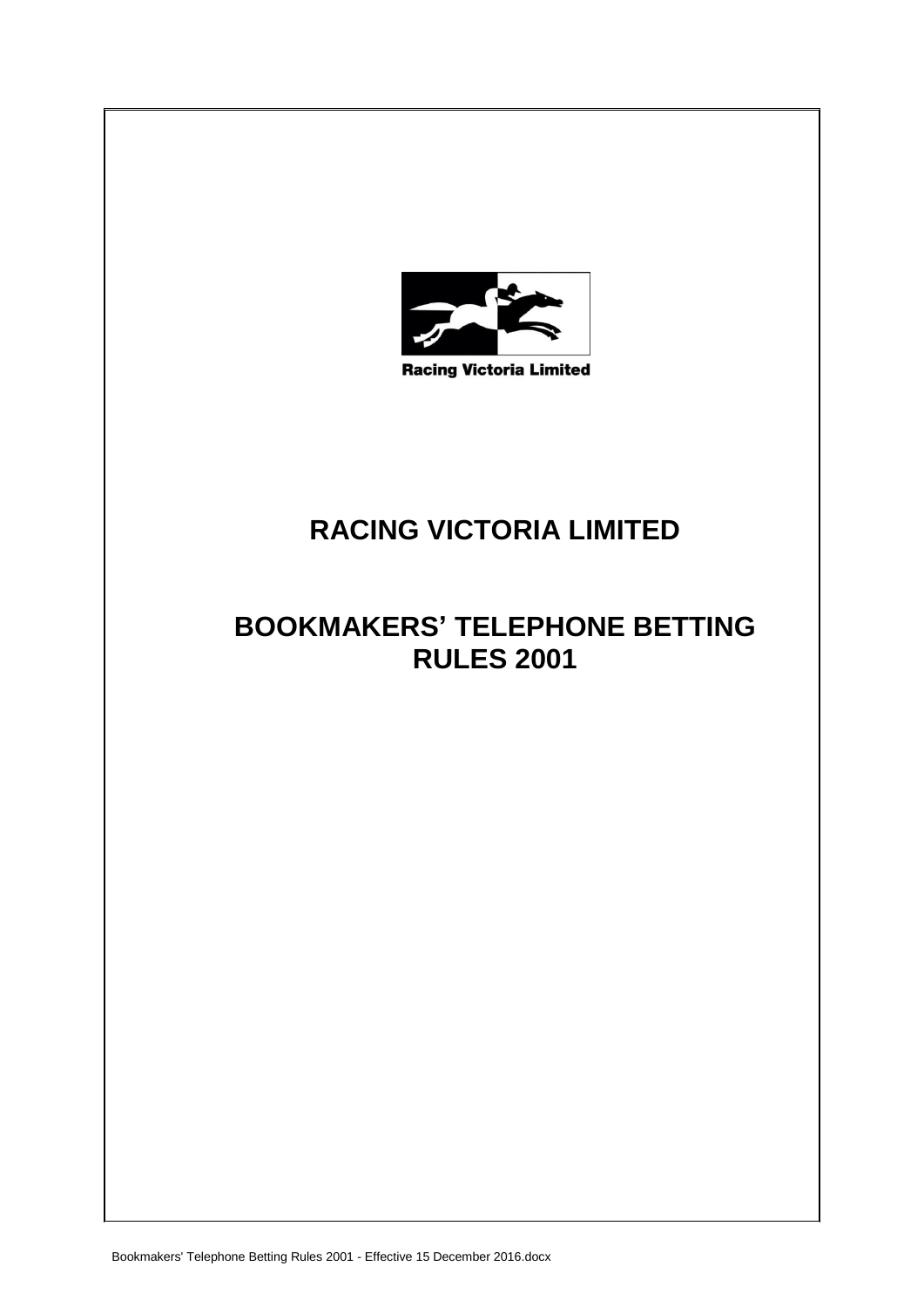# **INDEX**

# **Clause**

| 1.  |                                                        |    |  |
|-----|--------------------------------------------------------|----|--|
| 1.1 |                                                        |    |  |
| 1.2 |                                                        |    |  |
| 1.3 |                                                        |    |  |
| 1.4 |                                                        |    |  |
| 1.5 |                                                        |    |  |
| 2.  |                                                        |    |  |
| 2.1 |                                                        |    |  |
| 2.2 |                                                        |    |  |
| 3.  |                                                        |    |  |
| 3.1 |                                                        |    |  |
| 3.2 |                                                        |    |  |
| 3.3 |                                                        |    |  |
| 3.4 |                                                        |    |  |
| 4.  | BOOKMAKERS TO PROVIDE UP-TO-DATE CLIENT LISTS 3        |    |  |
| 4.1 |                                                        |    |  |
| 4.2 |                                                        |    |  |
| 5.  |                                                        |    |  |
| 5.1 |                                                        |    |  |
| 5.2 |                                                        |    |  |
| 5.3 |                                                        |    |  |
| 5.4 |                                                        |    |  |
| 6.  | CONDUCT OF BETTING OVER THE TELEPHONE BETTING SYSTEM 4 |    |  |
| 6.1 |                                                        |    |  |
| 6.2 |                                                        |    |  |
| 6.3 |                                                        |    |  |
| 6.4 |                                                        |    |  |
| 6.5 |                                                        |    |  |
|     | 6.5.1 Compliance by Bookmaker                          | 5  |  |
|     | 6.5.2 Exclusions                                       | 6  |  |
| 7.  |                                                        | .8 |  |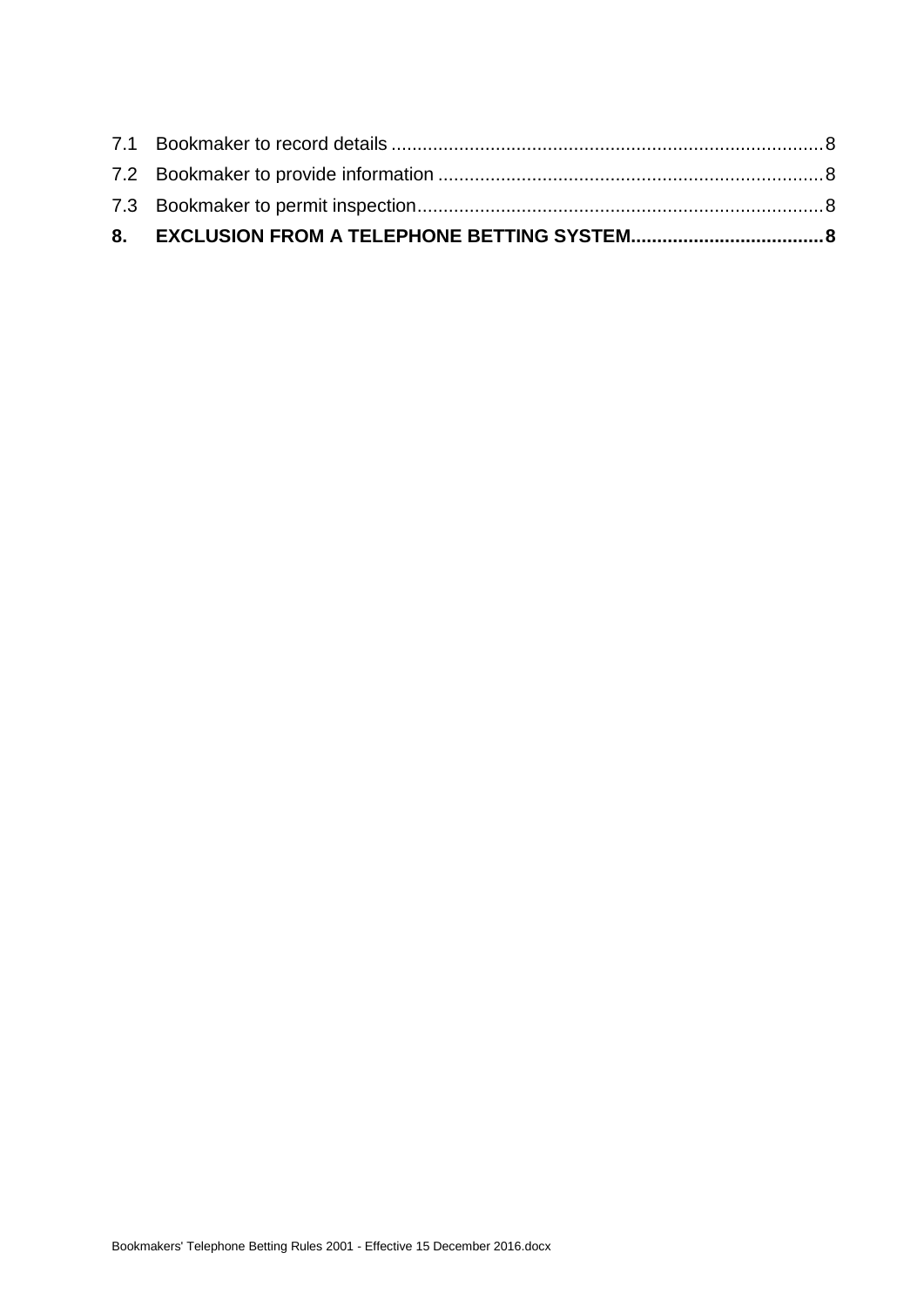# **RACING VICTORIA LIMITED**

# **BOOKMAKERS' TELEPHONE BETTING RULES 2001**

# **TERMS AND CONDITIONS FOR USE BY BOOKMAKERS OF A TELEPHONE BETTING SYSTEM**

#### **1. PRELIMINARY**

#### **1.1 Title**

These Bookmakers' Telephone Betting Rules may be cited as the *Bookmakers' Telephone Betting Rules* 2001.

## **1.2 Purpose**

The purpose of these Rules is to set the terms and conditions upon which Bookmakers may use the method of telephone communication approved by the Minister for Racing pursuant to section 4A of the Racing Act.

#### **1.3 Authorising provision**

These Rules are made pursuant to the approval given by the Minister for Racing pursuant to section 4A of the Racing Act.

# **1.4 Subject to terms of Ministerial approval**

These Rules are subject to the terms and conditions specified by the Minister for Racing pursuant to section 4A of the Racing Act.

#### **1.5 Commencement**

These Rules and any amendments to them have effect in respect of bookmakers under the jurisdiction of a Controlling Body on and from the time specified by the relevant Controlling Body.

#### **2. DEFINITIONS AND INTERPRETATION**

## **2.1 Definitions**

In these Bookmakers' Telephone Betting Rules:

**"Betting Supervisor"** means the person appointed as such by a Controlling Body, and any other person to whom duties have been validly delegated by the person so appointed.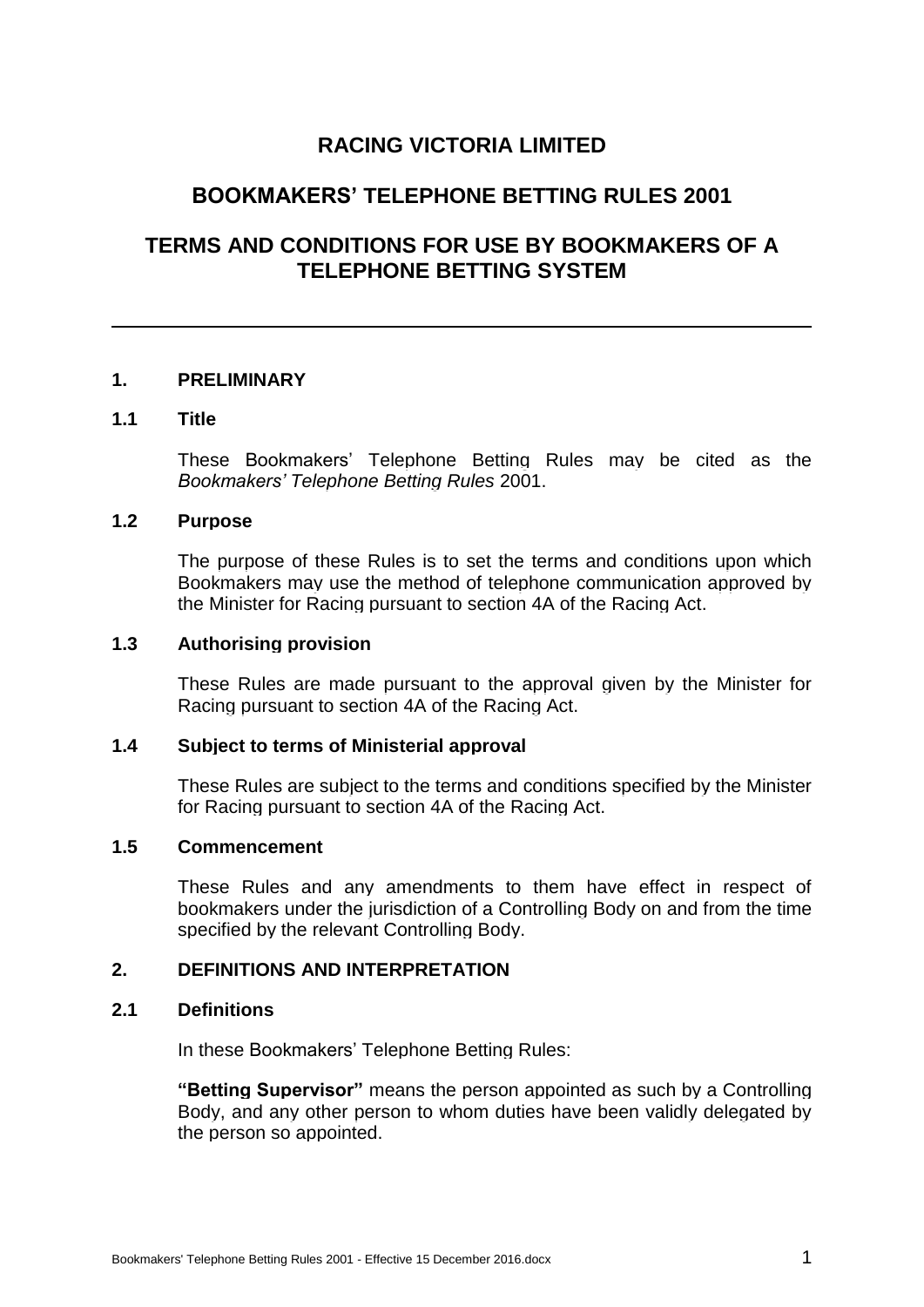**"Controlling Body"** means Racing Victoria, Harness Racing Victoria and Greyhound Racing Victoria or such one or more of them as the context requires.

**"Publicly Displayed"** means to publish, display or otherwise communicate odds to the public generally including, but not limited to, on a website or other internet enabled device that does not require a person to identify himself or herself (for example, by requiring a person to log in or to provide personal information).

**"Racing Victoria"** means Racing Victoria Limited.

**"Relevant Fixed Odds Bet"** means a fixed odds bet described in Rule 6.5.

**"Telephone Betting System"** means the system or systems approved by the Minister pursuant to section 4A of the Racing Act and operated by Racing Victoria (or as approved by Racing Victoria).

**"Victorian Official Price"** means the official price recognised by Racing Victoria Stewards or as otherwise prescribed by Racing Victoria from time to time.

### **2.2 Interpretation**

Unless the context requires to the contrary:

- (a) words and expressions used in these Rules have the meaning ascribed to them in the Club Bookmakers' Licence Rules and the Racing Act; and
- (b) these Rules shall be interpreted in accordance with the provisions of the Acts Interpretation *of Legislation Act 1984*.

# **3. TELEPHONE BETTING SYSTEMS**

# **3.1 Bookmaker must use approved Telephone Betting System**

A Bookmaker must not engage in betting activity (except for the purpose of betting-back) over the telephone other than via a Telephone Betting System in respect of which the Bookmaker has obtained Racing Victoria's express approval to use and subject to any conditions Racing Victoria has placed thereon.

# **3.2 Application for approval to use Telephone Betting System**

A Bookmaker must apply in writing in the form specified by Racing Victoria for approval to use a Telephone Betting System.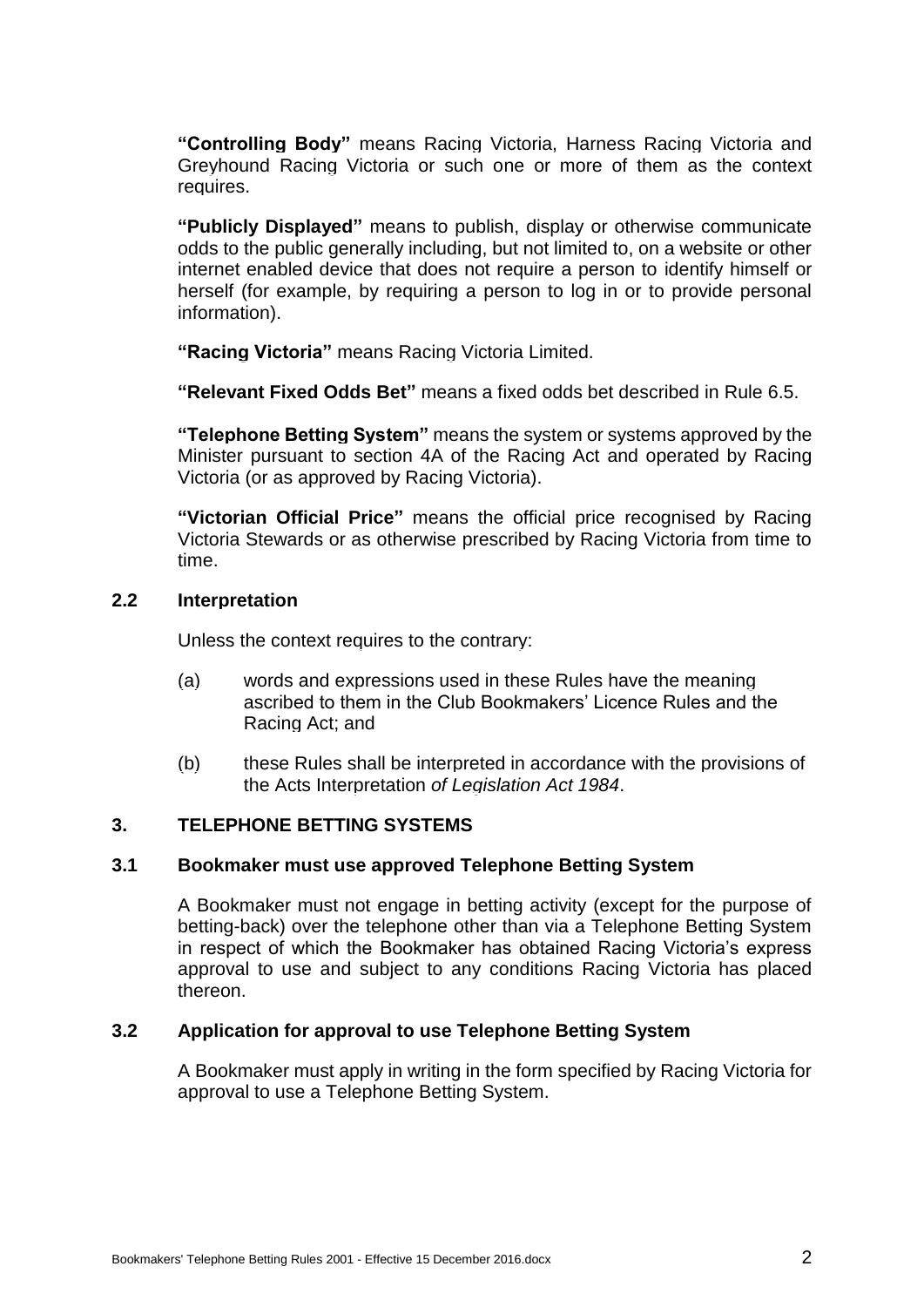# **3.3 Racing Victoria may grant approval**

Upon receipt of an application received in accordance with Licence Rule 3.2, Racing Victoria may grant approval for a Bookmaker to use a Telephone Betting System, subject to any conditions which it may impose.

## **3.4 Limitation on out-going calls**

A Bookmaker must not make any out-going telephone calls using a Telephone Betting System except in the course of the conduct of their betting business, and only to:

- (a) another Bookmaker using a Telephone Betting System in accordance with these Bookmakers' Telephone Betting Rules;
- (b) an Approved Wagering Service Provider;
- (c) the licensed totalisator operator in Victoria; or
- (d) any other number as approved by the Stewards or Betting Supervisor.

# **4. BOOKMAKERS TO PROVIDE UP-TO-DATE CLIENT LISTS**

# **4.1 Client List**

Unless otherwise expressly authorised by the relevant Controlling Body, every Bookmaker must lodge with the Betting Supervisor of the Controlling Body, in the form prescribed by that Controlling Body, names, addresses and dates of birth of all clients and their authorised agents from whom the Bookmaker accepts bets using a Telephone Betting System while fielding at a venue or venues under the control of the Controlling Body, and promptly advise the Betting Supervisor of the Controlling Body of all new clients so that the list is always current and up-to-date.

# <span id="page-5-0"></span>**4.2 Written Authority**

- (a) Unless otherwise expressly authorised by the relevant Controlling Body, prior to a Bookmaker conducting any betting transactions with a client using a Telephone Betting System, the Bookmaker must obtain a written authority from the client authorising the Bookmaker to accept bets from the client or the client's authorised agent. The written authority must disclose the full name, address and date of birth of the client and any person that is authorised by the client to conduct betting transactions for and on behalf of the client.
- (b) Except where otherwise expressly authorised by the relevant Controlling Body, a Bookmaker must not accept bets using the Telephone Betting System from any person unless:
	- (i) the person placing the bet has signed and completed the written authority referred to in Rule [4.2\(a\)](#page-5-0) or is the authorised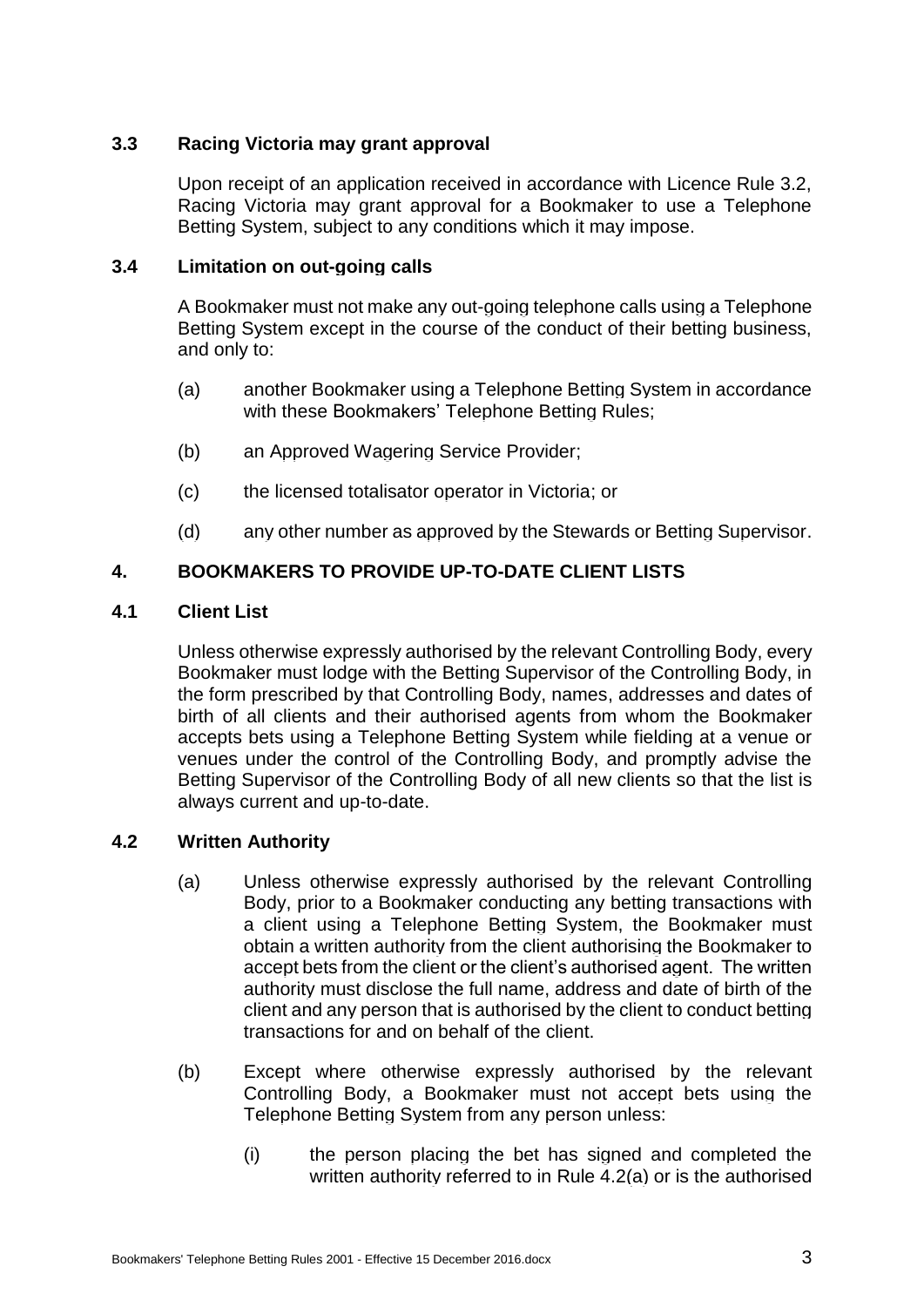agent of a client as disclosed in the written authority and is transacting the bet on behalf of his or her principal; and

(ii) the Bookmaker has first lodged with the Controlling Body a true and complete copy of the person's signed and completed written authority.

### **5. RECORDING OF TELEPHONE CALLS**

#### **5.1 Racing Victoria will record calls**

The Bookmaker acknowledges and agrees that Racing Victoria will voice record all incoming communications made over a Telephone Betting System.

#### **5.2 Bookmaker to inform clients**

The Bookmaker must inform his or her clients that telephone calls to his or her telephone betting unit will be recorded by Racing Victoria.

#### **5.3 Retention of recordings**

Racing Victoria will retain all voice logging communication records of a Telephone Betting System for not less than 28 days, and for such further period of time as it sees fit.

#### **5.4 Access to communication records**

The bookmaker acknowledges and agrees that Racing Victoria may provide access to all voice logging communication records of the Telephone Betting System to those persons or bodies specified in section 91E of the Racing Act.

#### **6. CONDUCT OF BETTING OVER THE TELEPHONE BETTING SYSTEM**

#### **6.1 Bets may be received at allocated stand**

Unless otherwise directed or approved by Racing Victoria, the club or the organisation conducting the race meeting, the Bookmaker must receive all bets placed over a Telephone Betting System only while present on a Racecourse.

#### **6.2 Compliance with Rules and permits**

Unless otherwise approved in writing by the relevant Controlling Body, every bookmaker must when receiving or making bets using a Telephone Betting System comply with:

- (a) the Bookmaker's Licence and any fielding permit applicable on the day; and
- (b) the Rules of Racing and the Rules of Race Betting of the relevant Controlling Body.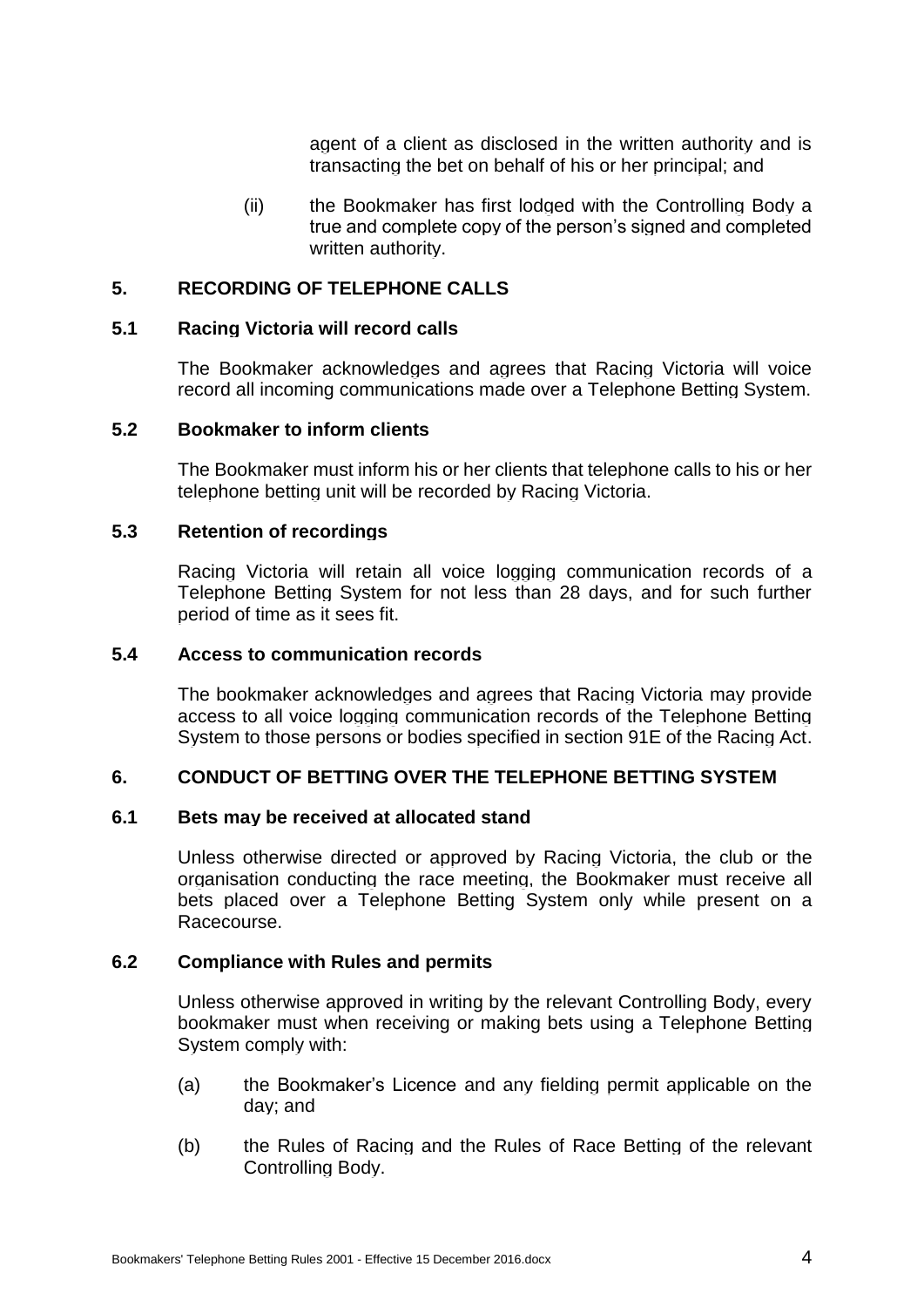# **6.3 Timing of betting**

Bookmakers may only accept bets using a Telephone Betting System at times in accordance with the Racing Act and the Bookmaker's Licence.

## **6.4 Incomplete telephone discussions**

Unless a Bookmaker agrees to the contrary, if a telephone conversation between a Bookmaker and client in which a bet is being placed is interrupted for any reason before the conclusion of the conversation and as a result is terminated prematurely:

- (a) it is the responsibility of the client to contact the Bookmaker promptly to ascertain the status of the bet; and
- (b) any bet not confirmed by the Bookmaker before the relevant race or event is commenced is void.

### **6.5 Betting Limits**

Notwithstanding rule 5.1 in the Rules of Race Betting, Bookmakers are required to accept a fixed odds bet via the Telephone Betting System in the categories described in the table below at odds that are Publicly Displayed by the Bookmaker for any thoroughbred race up to the maximum amounts for the Bookmaker to lose as specified in the table below:

| Race Type                           | Bet Type                              |
|-------------------------------------|---------------------------------------|
| Metropolitan Victorian Thoroughbred | In any one Win, Win/Place or Each-way |
| Race                                | bet: to lose \$2,000                  |
|                                     | In any one Place bet: to lose \$800   |
| Non-metropolitan Victorian          | In any one Win, Win/Place or Each-way |
| <b>Thoroughbred Race</b>            | bet: to lose \$1,000                  |
|                                     | In any one Place bet: to lose \$400   |

# **6.5.1 Compliance by Bookmaker**

A Bookmaker must not do any act or refuse to do any act to avoid complying (either in whole or in part) with clause 6.5 including but not limited to by:

- (a) closing a person's account;
- (b) refusing to open a person's account;
- (c) placing any restrictions on a person's account in relation to betting on Victorian thoroughbred racing;
- (d) refusing to lay a Relevant Fixed Odds Bet to any person when those fixed odds are Publicly Displayed; or
- (e) laying lesser odds on a Relevant Fixed Odds Bet to a person than those Publicly Displayed.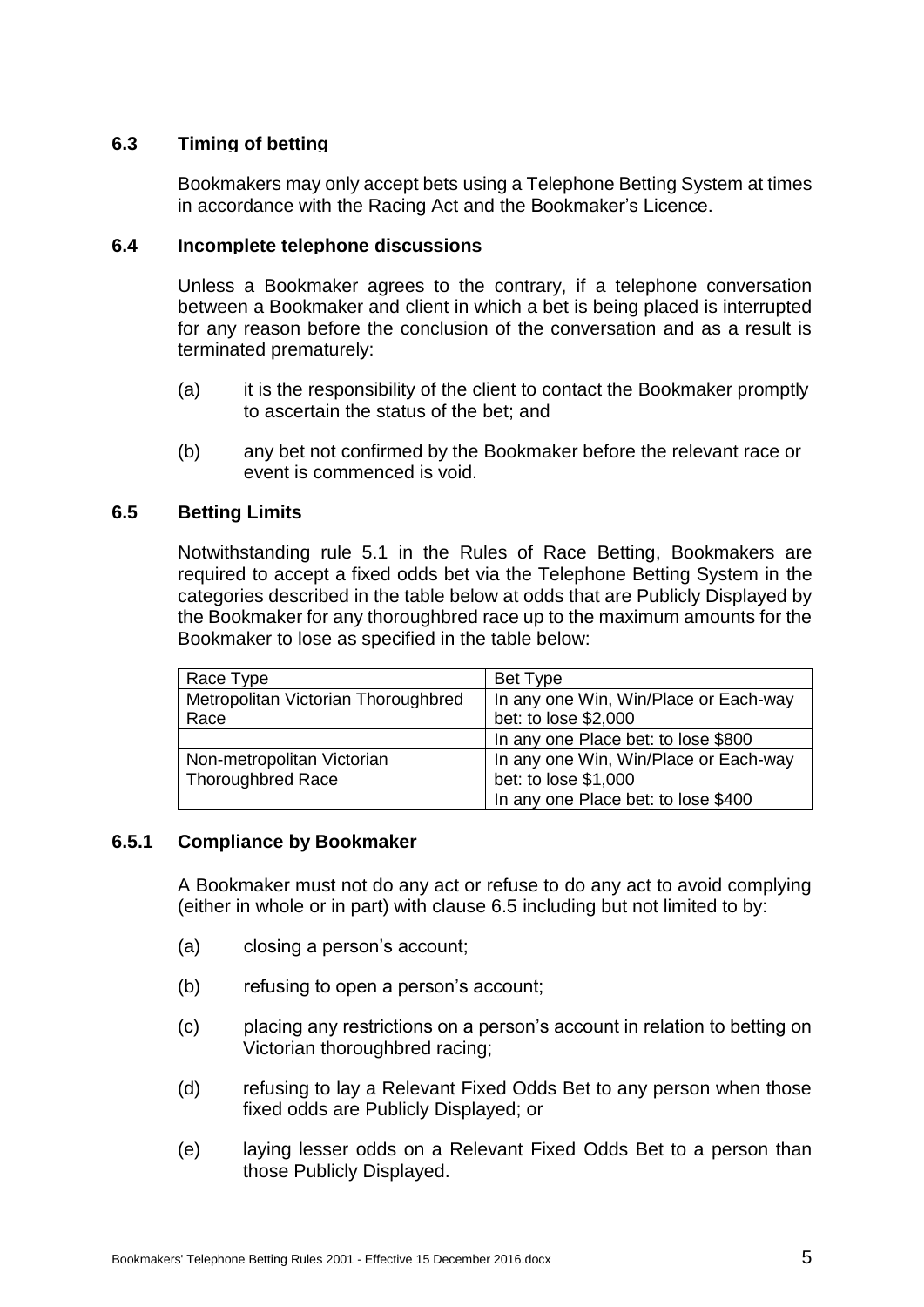## **6.5.2 Exclusions**

The Bookmaker is not required to comply with its obligations under clauses 6.5 or 6.5.1 if at the time of the Betting Transaction in relation to a Relevant Fixed Odds Bet:

- (a) the customer is not domiciled in Australia;
- (b) the bet is a Betting Transaction on a betting exchange;
- (c) the person has not provided the Bookmaker with sufficient funds to pay for the Relevant Fixed Odds Bet;
- (d) the bet with the Bookmaker is placed prior to 9am (Victorian time) on the day of the Victorian Thoroughbred Race, or 2pm (Victorian time) for a night race meeting;
- (e) the bet forms part of a multi-bet placed with the Bookmaker;
- (f) the Bookmaker has already accepted a Relevant Fixed Odds Bet or number of Relevant Fixed Odds Bets of the same bet type up to the relevant limit in clause 6.5 on that horse from the person;
- (g) where there has been a change in the Victorian Official Price or the Bookmaker's Publicly Displayed Price has changed prior to the Relevant Fixed Odds bet being confirmed, the Bookmaker is not compelled to accept a Relevant Fixed Odds Bet at the pre-changed price;
- (h) where the person is acting as agent or nominee for a third party and the person placing the bet will not be beneficially entitled to the whole of the proceeds of the Relevant Fixed Odds Bet with the Bookmaker;
- (i) the Bookmaker has refused to accept a Relevant Fixed Odds Bet, done an act or refused to do any act due to:
	- (i) the person being warned off or disqualified under the Rules of Racing;
	- (ii) the person having previously engaged in fraudulent activity;
	- (iii) the person is on a relevant gambling self-exclusion register;
	- (iv) the person having previously breached a material condition of that person's agreement with the Bookmaker, unless the dominant purpose of such condition is to avoid complying with clause 6.5 or the material condition is determined by Racing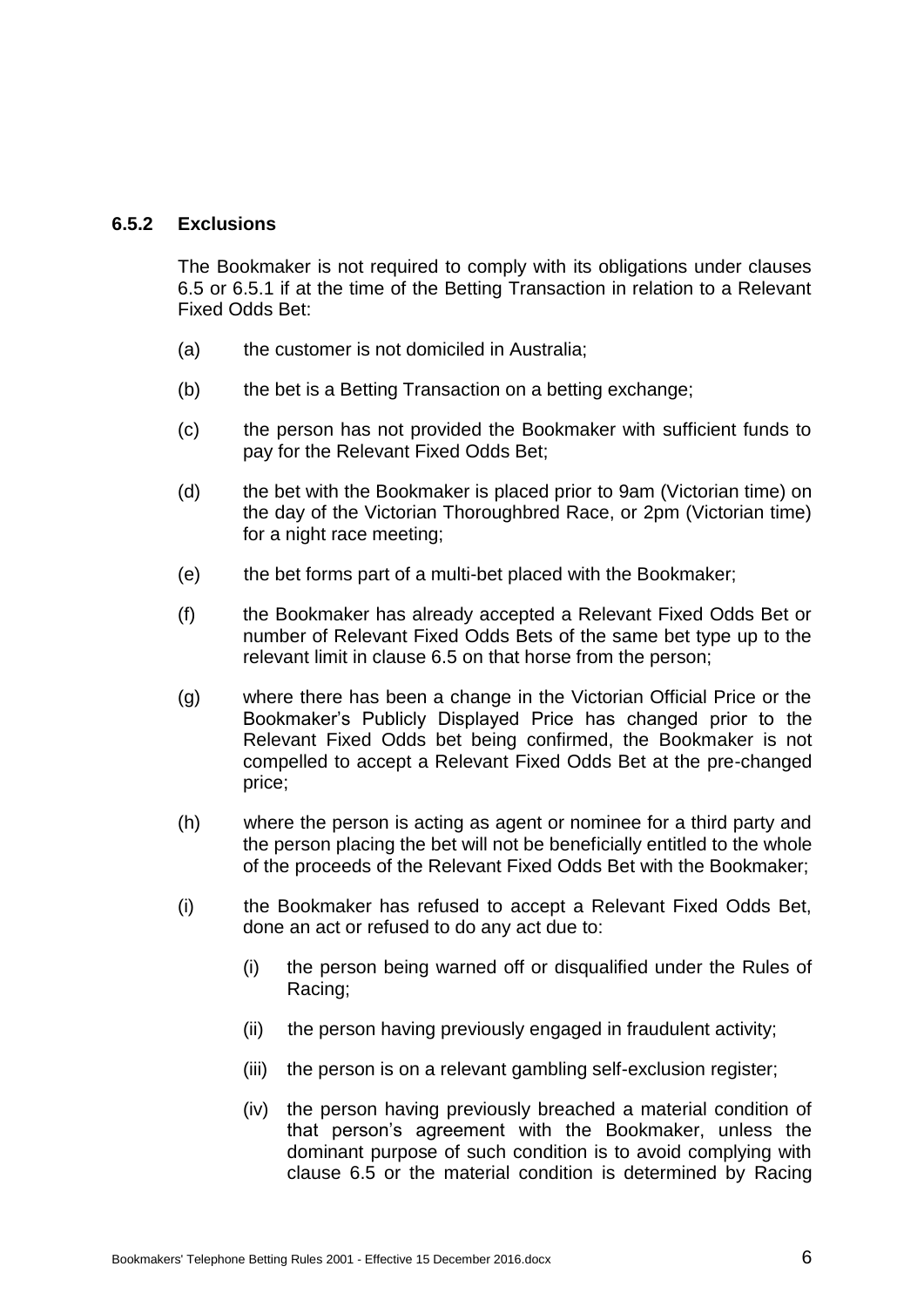Victoria (in its absolute discretion) to be an unreasonable condition;

- (v) the Bookmaker being unable to accept any bet (or the Relevant Fixed Odds Bet) from the person by operation of any Laws, including but not limited to *The Anti-Money Laundering and Counter-Terrorism Financing Act 2006* (Cth) or any responsible gambling legislation.
- (vi) there being systematic multiple identical Relevant Fixed Odds Bets from related/connected parties and/or from the same IP address;
- (vii) a person placing a Relevant Fixed Odds Bet from, or a Relevant Fixed Odds Bet is received from, a proxy server;
- (viii) the Relevant Fixed Odds Bet being a promotional bet, including a bonus bet or free bet (whether in part or in whole), where the customer has not provided the full payment for the stake;
- (ix) the Bookmaker reasonably suspecting that the person placing the Relevant Fixed Odds Bet is not the beneficial owner of the bet or the account is being used in violation of the Bookmaker's account terms and conditions, where the suspicion can be reasonably validated by the Bookmaker through public records, IP tracking, unique device tracking or some other verifiable process or source;
- (x) unauthorised scraping of an Bookmaker's website;
- (xi) the Relevant Fixed Odds Bets being placed by employees/associates (and/or their associates) of an Bookmaker where there is a reasonably held belief by the Bookmaker that the bet is based on betting information (including, but not limited to, betting trends and bets placed with that Bookmaker) that is not publicly available;
- (xii) the Relevant Fixed Odds Bet being contrary to the Rules of Racing and/or Laws;
- (xiii) any other reason that in Racing Victoria's opinion raises serious integrity concerns; or
- (xiv) any other reason as published by Racing Victoria on its website from time to time.